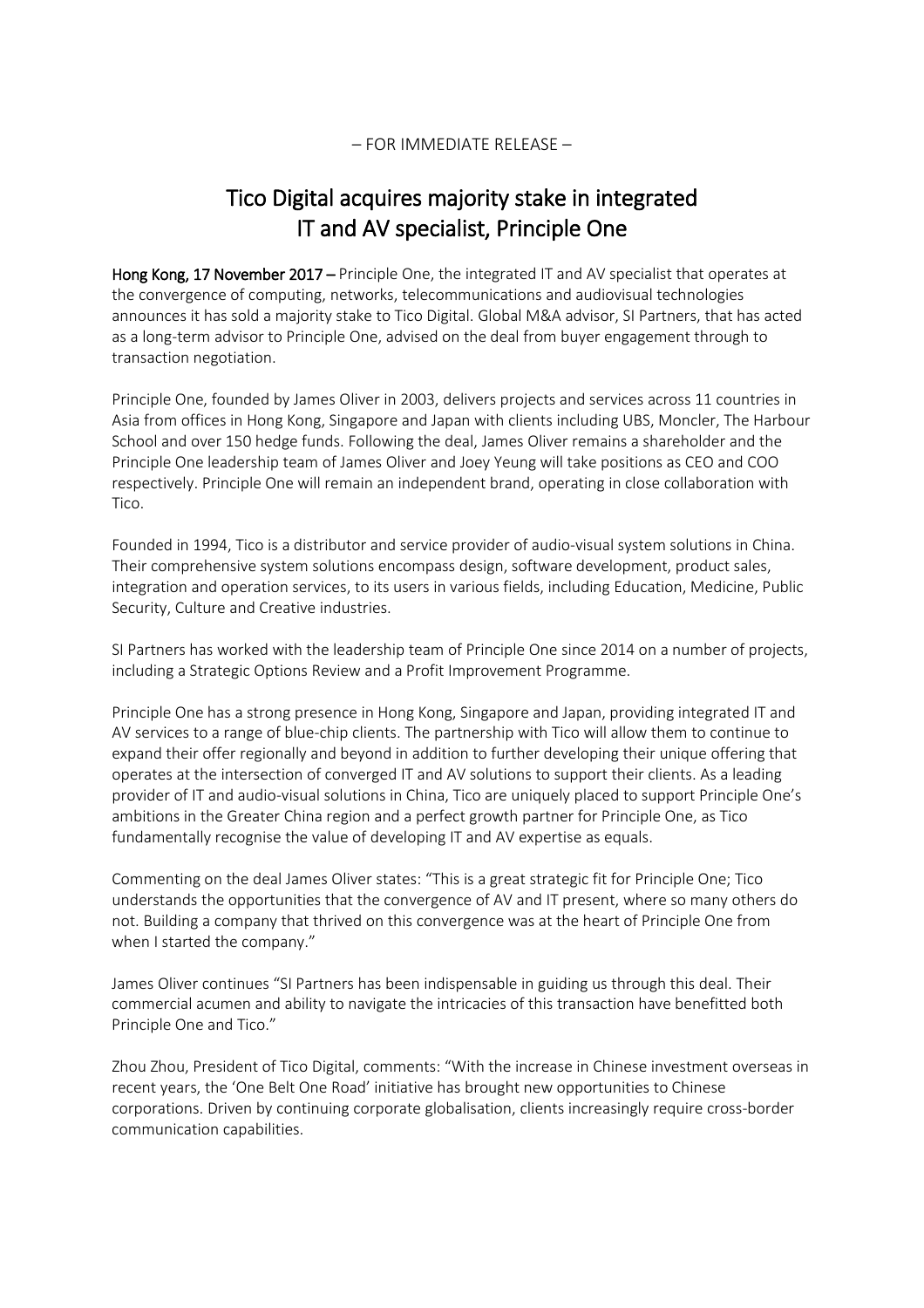The acquisition of Principle One will allow Tico to better utilise and integrate resources, supplier networks and brands. This integrated service offering will enhance Tico's core competitive advantages, increase scale and profitability, and help the corporation to realise strategic expansion in the global market."

Alistair Angus, Partner at SI Partners who led the deal negotiations commented: "Principle One has found an excellent partner in Tico. SI Partners are delighted to have supported the Principle One team over a number of years and especially at this critical stage in their development."

- ENDS -

## More about Principle One

[www.principleone.com](https://www.principleone.com/) [linkedin.com/company/principle-one](https://www.linkedin.com/company/principle-one/) [@principleone](https://twitter.com/principleone)

Principle One designs, implements and runs information technology and audiovisual systems, for organisations in many different industries, notably alternative investments, education, luxury retail and professional services with clients including UBS, Moncler, The Harbour School and over 150 hedge funds.

With a staff of over 100 specialists in the many disciplines that span audiovisual and information technology, Principle One delivers projects and services across 11 countries in Asia from offices in Hong Kong, Singapore and Japan

Principle One makes it easier for businesses to set up and run their advanced audiovisual and information technology to the highest standards, employing a multi-lingual, multi-cultural approach that makes it the partner of choice for many international companies.

From its inception in 2003, Principle One was designed to thrive on the convergence of computing, networks, telecommunications and audiovisual technologies. They've been hiring and training smart committed individuals to design, implement and run systems in the world of converged AV & IT since their establishment.

### More about Tico

[www.tico.cn](http://www.tico.cn/) [linkedin.com/company/3836586](https://www.linkedin.com/company/3836586/)

Founded in 1994, TICO Digital Group is an influential distributor and service provider of system solutions in professional audio and video industry in China. It provides comprehensive system solutions, which encompass design, software development, product sales, integration and operation services, to its users in various fields, including Education, Medicine, Public Security Organs, Culture and Creative industry as well as Government-business Conferencing. In recent years, TICO has been focusing on educational application development and has developed a cloud-based E-learning platform.

With nine subsidiaries - TICO Zhongdian, IPAV, CAH, TICO Aowei, Shengshitong, Huakong Software, TICO Yintai, Guangzhou Talent and ASCL - TICO Group operates on three major platforms covering